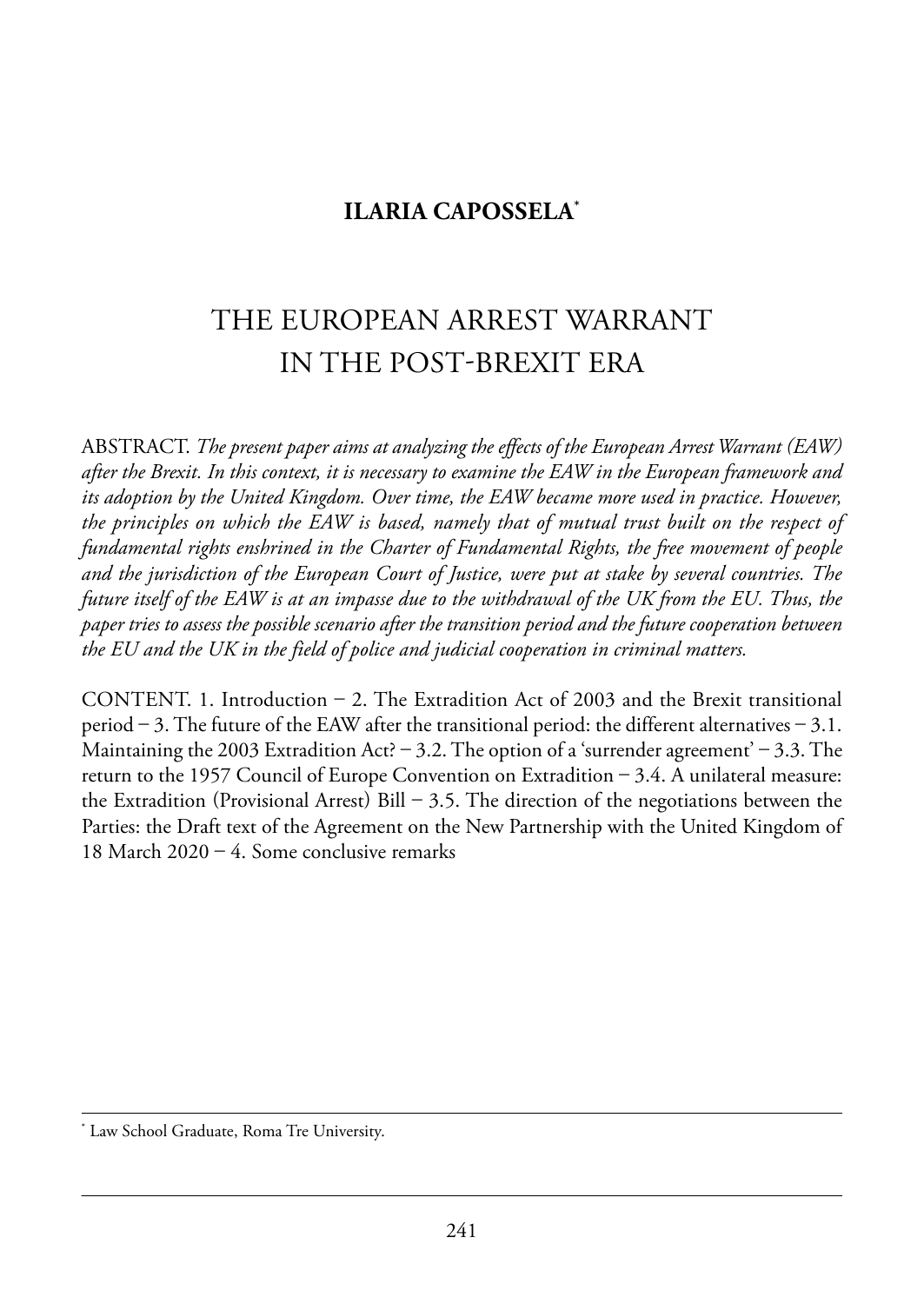#### *1. Introduction*

The European Arrest Warrant (EAW) is a cross-border judicial surrender procedure used to prosecute or execute a custodial sentence or detention order provided by the Council Framework Decision of  $2002<sup>1</sup>$  to replace the former extradition procedures and to simplify and strengthen the cooperation within the European Union.2 The procedure is based on the principle of mutual recognition of judicial decisions between Member States, expressly recognized by Article 82 TFUE.3

As illustrated in the table below, EAW's data for 2015, 2016 and 2017 shows that, as time goes by, the procedure has been used more in practice.<sup>4</sup>

|                                                                                                                                               | 2006 | 2007 | 2008                                                                                                                                             | 2009   2010   2011   2012   2013   2014   2015   2016   2017 |  |  |  |  |
|-----------------------------------------------------------------------------------------------------------------------------------------------|------|------|--------------------------------------------------------------------------------------------------------------------------------------------------|--------------------------------------------------------------|--|--|--|--|
| <b>Issued</b>                                                                                                                                 |      |      | $(6,889 \mid 10,883 \mid 14,910 \mid 15,827 \mid 13,891 \mid 9,784 \mid 10,665 \mid 13,142 \mid 14,984 \mid 16,144 \mid 16,636 \mid 17,491 \mid$ |                                                              |  |  |  |  |
| <b>Executed</b> $\begin{bmatrix} 1,223 & 2,221 & 3,078 & 4,431 & 4,293 & 3,153 & 3,652 & 3,467 & 5,535 & 5,304 & 5,812 & 6,317 \end{bmatrix}$ |      |      |                                                                                                                                                  |                                                              |  |  |  |  |
| <b>EAWs</b>                                                                                                                                   |      |      |                                                                                                                                                  |                                                              |  |  |  |  |

According to Article 50, paragraph 1, of the Treaty of the European Union<sup>5</sup> and to the referendum's result of 23 June 2016 on the UK's membership in the EU, the

1 Council Framework Decision 2002/584/JHA of 13 June 2002 on the European arrest warrant and the surrender procedures between Member States, <https://eur-lex.europa.eu/legal-content/EN/TXT/?uri=celex% 3A32002F0584> (hereinafter 'the 2002 Framework Decision'), Article 1, paragraph 1.

2 European e-Justice Portal, *European Arrest Warrant*, <https://e-justice.europa.eu/content\_european\_arrest\_ warrant-90-en.do>.

3 The principle of mutual recognition entails that a Member State can arrest and transfer a person to another Member State on the basis of a request from a judicial authority, valid in the entire territory of the EU, which does not depend on the executive power. The EAW must only respect fundamental rights and fundamental legal principles enshrined in Article 6 of the Treaty on European Union; R. GALULLO, *Ritorno al 1957, Brexit, il Regno Unito cancella il mandato di arresto europeo: verso il caos estradizioni*, *Il Sole 24ore*, 29 February 2020; European e-Justice Portal, *European Arrest Warrant*, <https://e-justice.europa.eu/content\_european\_arrest\_warrant-90-en.do>, last access 12 March 2020; The 2002 Framework Decision, Article 1, paragraph 2; UN Consolidated version of the Treaty on the Functioning of the European Union, 9 May 2008, [<https://eur-lex.europa.eu/legal-content/IT/TXT/?uri=](https://eur-lex.europa.eu/legal-content/IT/TXT/?uri= uriserv:OJ.C_.2008.115.01.0001.01.ITA&toc=OJ:C:2008:115:TOC#C_2008115IT.01004701) [uriserv:OJ.C\\_.2008.115.01.0001.01.ITA&toc=OJ:C:2008:115:TOC#C\\_2008115IT.01004701>](https://eur-lex.europa.eu/legal-content/IT/TXT/?uri= uriserv:OJ.C_.2008.115.01.0001.01.ITA&toc=OJ:C:2008:115:TOC#C_2008115IT.01004701), Article 82.

4 European e-Justice Portal, *European Arrest Warrant*, [<https://e-justice.europa.eu/content\\_european\\_](https://e-justice.europa.eu/content_european_arrest_warrant-90-en.do) [arrest\\_warrant-90-en.do](https://e-justice.europa.eu/content_european_arrest_warrant-90-en.do)>, last access 12 March 2020.

5 EU, Consolidated Version of the Treaty on European Union, 26 October 2012, [<https://eur](https://eur-lex.europa.eu/legal-content/EN/TXT/?uri=CELEX%3A12012M%2FTXT)[lex.europa.eu/legal-content/EN/TXT/?uri=CELEX%3A12012M%2FTXT](https://eur-lex.europa.eu/legal-content/EN/TXT/?uri=CELEX%3A12012M%2FTXT)>, Article 50, paragraph 1 that states: «[a]ny Member State may decide to withdraw from the Union in accordance with its own constitutional requirements».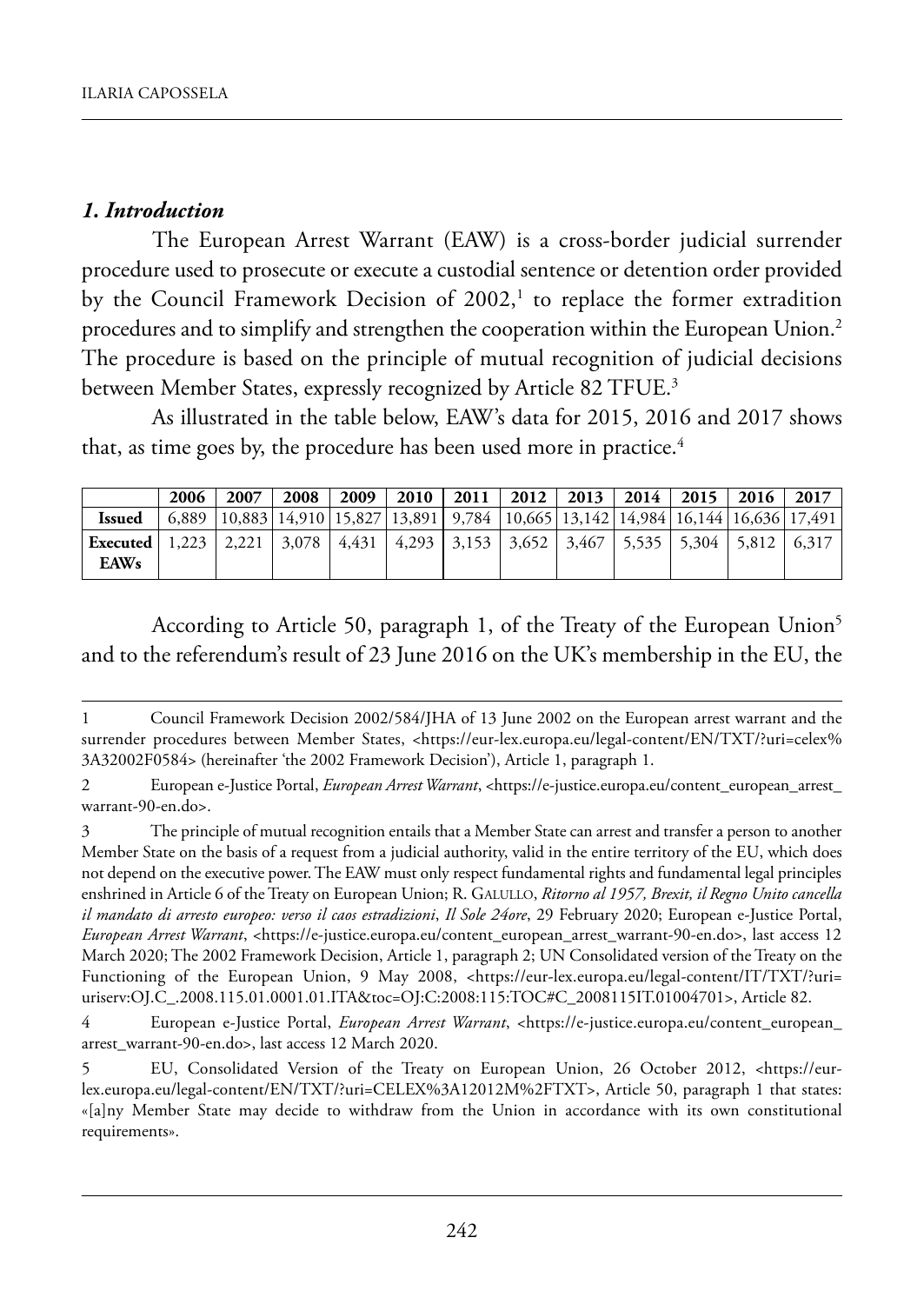Withdrawal Agreement between the United Kingdom and the European Union provides the withdrawal of the UK from the EU (so-called 'Brexit').<sup>6</sup> The fate of the European Arrest Warrant after the withdrawal of the United Kingdom from the European Union is unknown.

To the purpose of analyzing the alternatives of this regulation, the paper firstly introduces the framework provided by the withdrawal during the transitional period.

Then, it focuses on the core of the discussion: the Brexit event requests to pose questions concerning the EAW's future. Thus, the options could entail sources already existent or the creation of new agreements. In particular, the Article compares the pros and cons of maintaining the 2003 Extradition Act, adopting a 'surrender agreement', returning to the 1957 Council of Europe Convention on Extradition, endorsing a unilateral measure, or ratifying a new agreement. The latter seems to be the road being undertaken thanks to the Draft text of the Agreement on the New Partnership with the United Kingdom of 18 March 2020.

### *2. The Extradition Act of 2003 and the Brexit transitional period*

In the UK, the Extradition Act of 2003<sup>7</sup> provides two systems of arrest in extradition cases based on the territory that issued the request. Part 1 of the Act is the implementing legislation of the EAW under Council Framework Decision 2002/58/Jha. in this section, the territories are referred as 'category 1 territories'. Whereas part 2 of the Act provides for extradition to those territories, defined as 'category 2 territories', designated under Section 69 of the Act wherewith the UK has formal extradition arrangements.<sup>8</sup> The statistics of the National Crime Agency show that, before 1 January 2004, date of entry into force of the EAW, the UK extradited less than 60 persons every year. From 2004, the extraditions requests to the United

<sup>6 6</sup> agreement on the withdrawal of the United Kingdom of Great Britain and Northern Ireland from the European Union and the European Atomic Energy Community, 31 January 2020, [<https://eur-lex.europa.eu/legal](https://eur-lex.europa.eu/legal-content/EN/TXT/?uri=CELEX:22020A0131(01))content/EN/TXT/?uri=CELEX:22020A0131(01)>.

<sup>7</sup> extradition act 2003, 20 november 2003, <http://www.legislation.gov.uk/ukpga/2003/41>.

<sup>8</sup> C. Coleman, *Extradition (Provisional Arrest) Bill [HL]: Briefing for Lords Stages*, house of lords library, 27 January 2020, p. 2.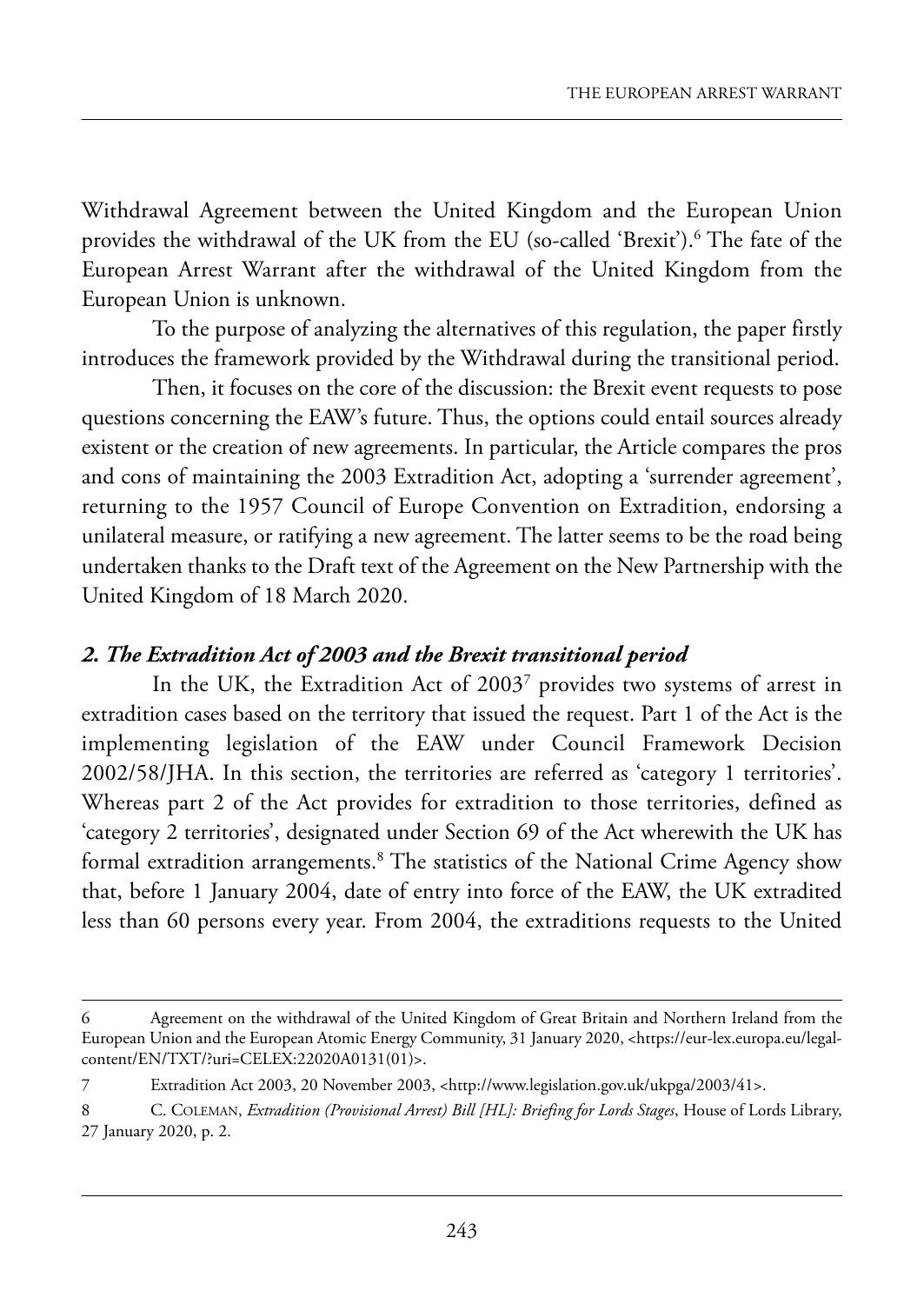kingdom shifted from 1,865 in 2004 to 12,613 in 2015, while the requests from the UK to other Member States increased from 96 to 228 in 2015.<sup>9</sup>

A transition period of 11 months (until 31 December 2020) keeps the UK bound to the European Union law.<sup>10</sup> In accordance with Article 62, paragraph 1, letter b, of the Withdrawal Agreement, the 2002 Framework Decision shall apply when the requested person was arrested before the end of the transition period for the purposes of the execution of a European Arrest Warrant.<sup>11</sup> Article 185 provides that each Member State may refuse to surrender its nationals to the UK pursuant to an EAW, in addition to the grounds for non-execution of an EAW referred to in Framework Decision 2002/584/JHA. Within one month from the receipt of the Union's statement, the UK can declare that its executing judicial authorities refuse to surrender its nationals to that Member State.<sup>12</sup> Moreover, some countries' Constitutions deny the extradition outside the EU.<sup>13</sup>

#### *3. The future of the EAW after the transitional period: the different alternatives*

From the end of the transition period, the UK will be a non-Schengen third country and will not allow the free movement of persons. The future of the European Arrest Warrant is one of the most problematic issues of the UK's withdrawal from the EU.<sup>14</sup>

In the case *Minister for Justice and Equality v. O'Connor*,<sup>15</sup> the Irish Supreme

<sup>9</sup> The National Crime Agency is the Supplementary Information Request at the National Entry Bureau of the United Kingdom. Its role is to act as a legal gateway between authorities requesting an arrest and those carrying out an arrest. National Crime Agency, *Historical European Arrest Warrants statistics: Calendar and Financial year totals 2004- May 2016*, 12 June 2018.

<sup>10</sup> Agreement on the withdrawal of the United Kingdom of Great Britain and Northern Ireland from the European Union and the European Atomic Energy Community.

<sup>11</sup> *Ibidem*, article 62(1)(b).

<sup>12</sup> *Ibidem*, article 185(3).

<sup>13</sup> r. Galullo, *Ritorno al 1957, Brexit, il Regno Unito cancella il mandato di arresto europeo: verso il caos estradizioni*, *Il Sole 24ore*, 29 february 2020; e-justice.europa.eu, *European Arrest Warrant*, <https://ejustice.europa.eu/content\_european\_arrest\_warrant-90-en.do>.

<sup>14</sup> de Berti JaCChia, *Mandato di Arresto Europeo ed Estradizione Post-Brexit*, 1 august 2018 <www. dejalexonbrexit.eu/mandato-di-arresto-europeo-ed-estradizione-post-brexit/>.

<sup>15</sup> iesC, 30 march 2017, *The Minister for Justice and Equality v. O'Connor, <*[http://www.bailii.org/](http://www.bailii.org/ie/cases/IESC/2017/S21.html) ie/cases/IESC/2017/S21.html>. The UK issued an EAW against Thomas Joseph O'Connor for an offence of conspiracy to cheat the public revenue. Based on this EAW's request by the UK, Mr. O'Connor was arrested in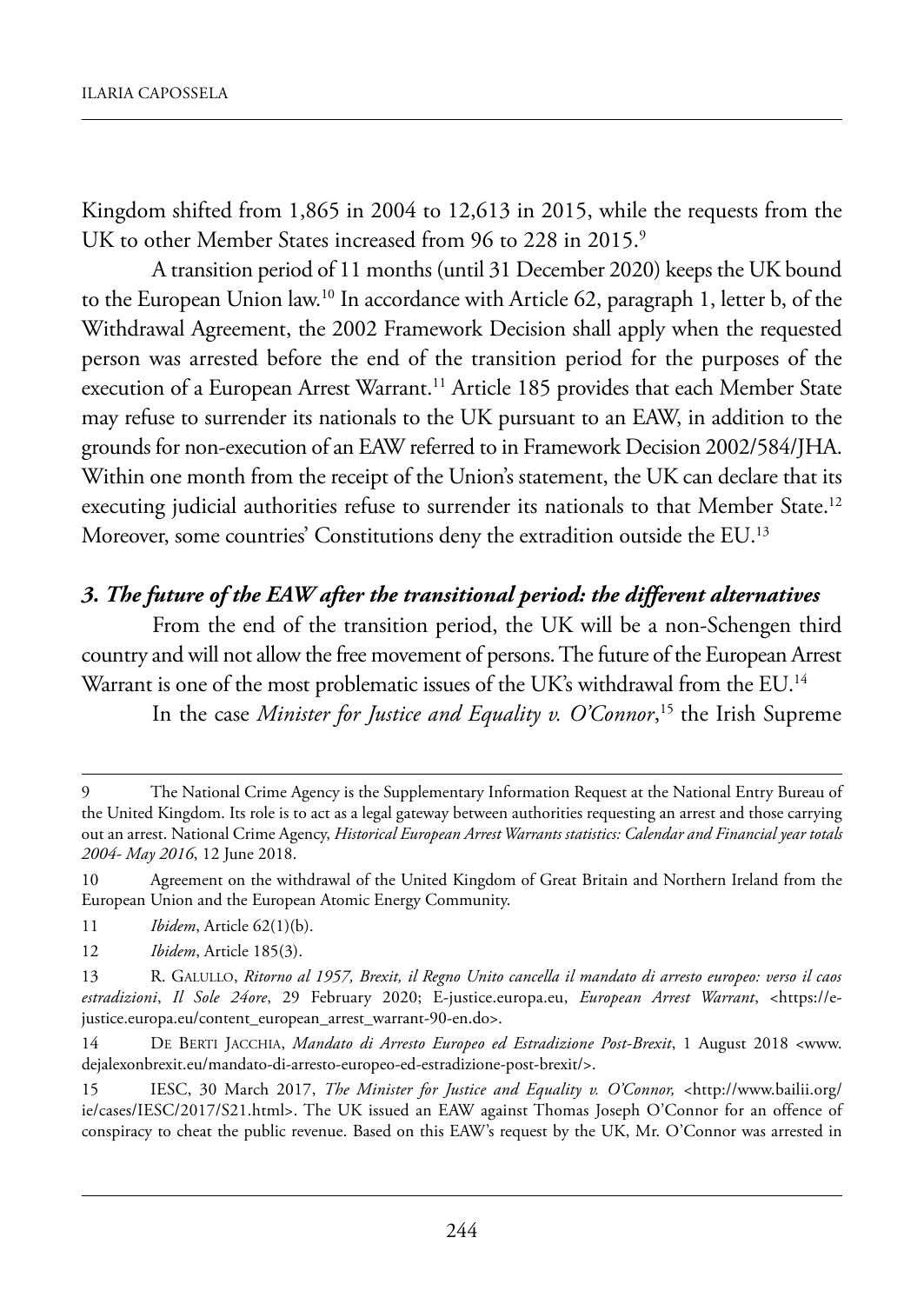Court had to review the European Arrest Warrant request issued by the UK against Mr. O'Connor for an offence of conspiracy to cheat the public revenue. Mr. O'Connor appealed to the supreme Court referring to the Brexit's consequences on the execution of an EAW of a sentence that will extend beyond the withdrawal of the UK from the EU. Indeed, the legal framework that will rule most of his time in prison is unknown. Unless a bilateral agreement between the EU and the UK is reached, Mr. O'Connor would not be entitled to the same rights during a part of his imprisonment as he would enjoy at the moment of his surrender. The Irish government, submitting that the Court should decide on the basis on the applicable law and not on the possible legislative changes, failed to seek adequate protections for Mr. O'Connor, as the future of the EAW's is of real concern.<sup>16</sup>

In accordance with Article 267 of the TFEU, the Amsterdam District Court referred to the European Court of Justice for a preliminary ruling, investigating the maintenance of EU citizenship and the linked rights of British citizens living in the EU. A ruling of the CJEU in the case of Mr. O'Connor will be relevant to determine the requirements of a future agreement and the fundamental rights applicable to UK extraditions after Brexit. The EU will accept a judicial cooperation agreement with the UK if the latter complies with EU law. The main difficulties for any future partnership will be the same raised in *Minister of Justice and Equality v. Mr. O'Connor*, namely the loss of jurisdiction of the CJEU and the lack of equivalent fundamental rights protections after Brexit.17

several options have been hypothesized to overcome these problems.

Ireland and the Irish High Court granted the surrender on 27 July 2017. Then, Mr. O'Connor appealed to the supreme Court.

<sup>16</sup> C. sáenZ péreZ, *Minister for Justice v. O'Connor: A decisive moment for the future of the EAW in the UK*, *European Papers, Vol. 3, 2018, No 2,* pp. 1017-1026 at 1019-1020.

<sup>17</sup> *Ibidem*, at 1021-1025.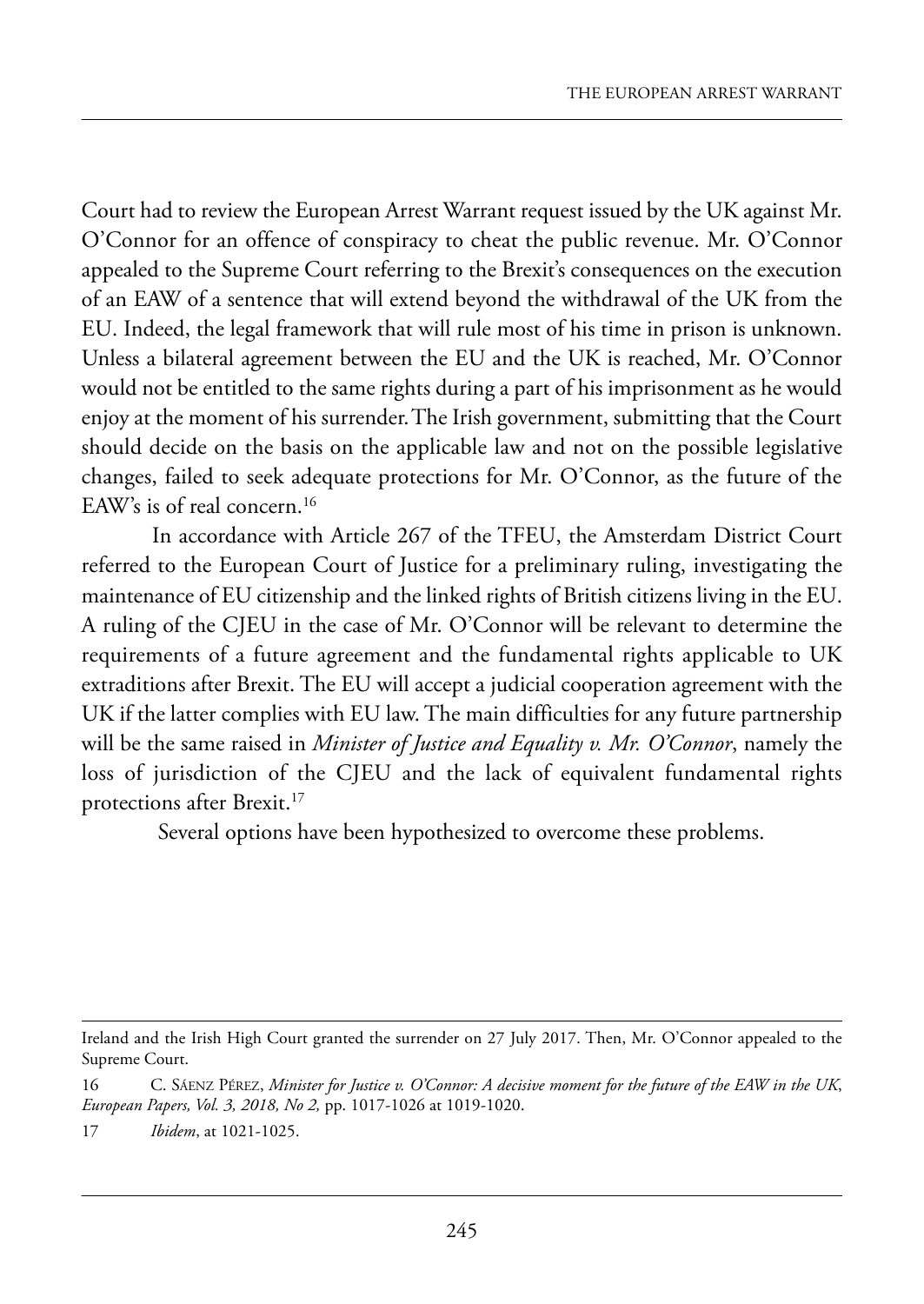## *4. Maintaining the 2003 Extradition Act?*

As Mr. Michel Barnier<sup>18</sup> affirmed at the 2018 European Union Agency for fundamental Rights in Vienna, the EAW is built on the principle of mutual trust formed mainly by the respect of fundamental rights enshrined in the jurisdiction of the European Court of Justice,<sup>19</sup> the Charter of Fundamental Rights and the free movement of people. Due to the UK's unwillingness to accept these features, the country could not maintain the 2003 Extradition Act and could not take part in the EAW.<sup>20</sup>

Concerns have been raised due to the gaps in the data collections from 2014 as the figures for EAW requests have included warrants without a UK connection,<sup>21</sup> and due to the significant costs of an EAW approximated by the UK Government to £20,000, including the detention before the extradition, costs to the police, the Crown Prosecution Service and court and legal aid costs. The Government affirmed that, whether the UK did not participate anymore in EAWs, it would turn back to the 1957 Council of Europe Convention on Extradition.<sup>22</sup>

On the other hand, the EAW system, as enshrined in the 2003 Extradition Act, is fundamental in the cooperation system. The National Crime Agency listed the EAW in the top three priorities of the negotiations on UK withdrawal from the EU. Moreover, the Crown Prosecution Service considers the EAW as vital. Lastly, Helen Ball, the metropolitan police service's senior national Coordinator for Counter-terrorism

20 C. maCpartholán, *Arresting Developments: The Post-Brexit Future of European Arrest Warrants*, 2019, pp. 2-4.

21 *Ibidem*, pp. 9-10.

<sup>18</sup> Chief negotiator for the 'Task force for the preparation and conduct of the Negotiations with the UK under Article 50 TEU', <https://ec.europa.eu/info/sites/info/files/organisation\_charts/organisation-chart-tf50\_ en.pdf>.

<sup>19</sup> de Berti JaCChia, *Mandato di Arresto Europeo ed Estradizione Post-Brexit*, *Dejalexonbrexit*, 1 august 2018; eCJ 5 february 1963, Case 26/62 *Van Gend en Loos v. Nederlandse Administratie der Belastingen*, *<*[https://eur](https://eur-lex.europa.eu/legal-content/IT/TXT/?uri=CELEX%3A61962CJ0026)[lex.europa.eu/legal-content/it/tXt/?uri=CeleX%3a61962CJ0026>](https://eur-lex.europa.eu/legal-content/IT/TXT/?uri=CELEX%3A61962CJ0026); eCJ 15 July 1964, Case 6/64, *Flaminio* Costa v. ENEL, <https://eur-lex.europa.eu/legal-content/EN/TXT/?uri=CELEX%3A61964CJ0006>; C. MAC partholán, *Arresting Developments: The Post-Brexit Future of European Arrest Warrants, The Journal of Criminal Law, 1-18*, 26 December 2019, pp. 2-4.

<sup>22</sup> hm Government*, Decision pursuant to Article 10 of Protocol 36 to the Treaty on the Functioning of the European Union*, Cm 8671, July 2013, <https://assets.publishing.service.gov.uk/government/uploads/system/uploads/ attachment\_data/file/235912/8671.pdf>, p. 95.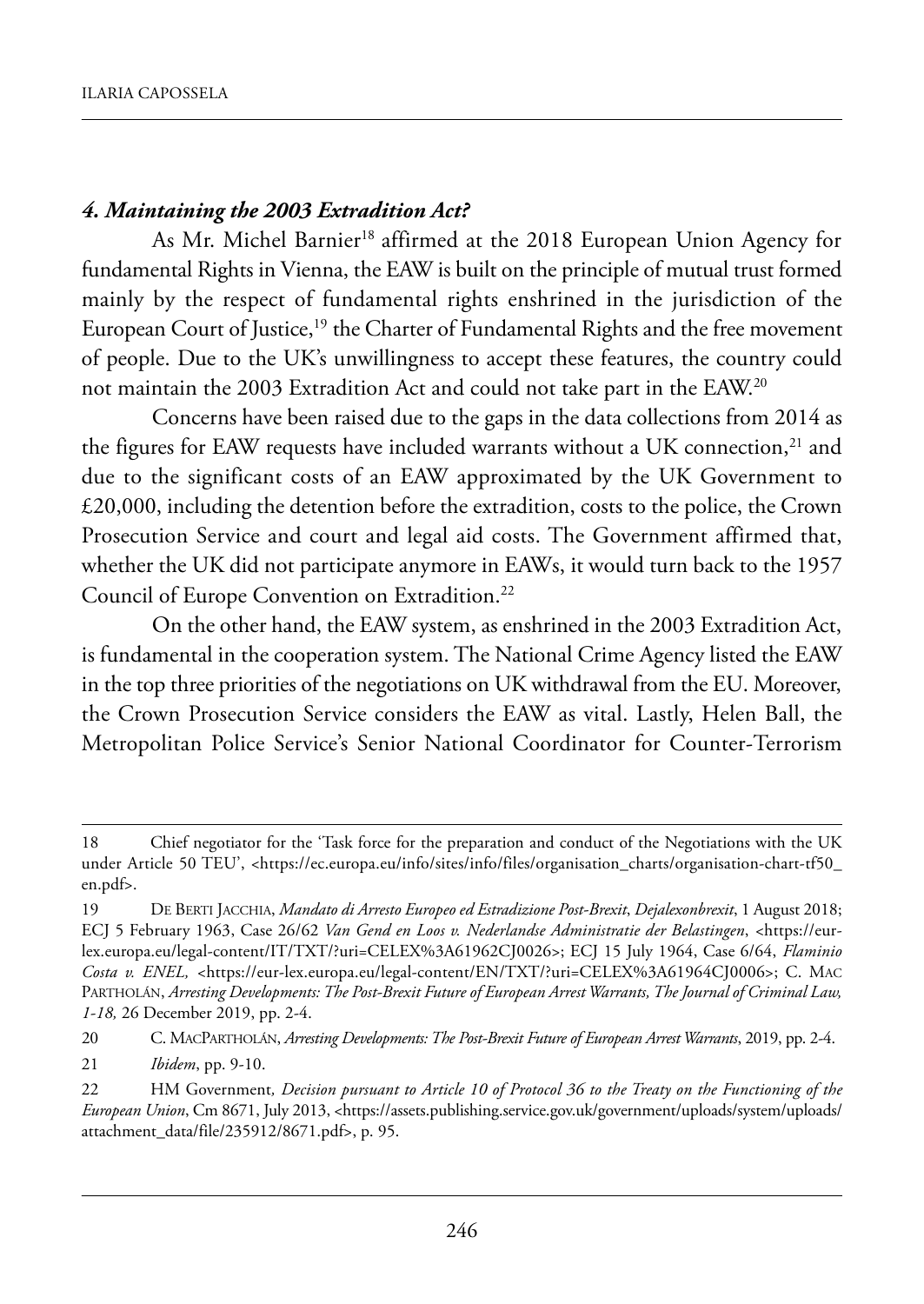Policing, rated EAW at 'about an 8' on a scale of 1 to 10 of relevance in her field.<sup>23</sup>

## *5. The option of a surrender agreement*

There has already been a 'surrender agreement' between the EU and non-EU countries but in the Schengen zone, namely with Norway and Iceland. The first agreed arrangements were in 2006, but only came into force in November  $2019.^{24}$  It mirrors for the most parts the EAW and it has an indirect but influential role for the European Court of Justice. However, Article 7 of the Agreement in exam provides an exemption for the extradition based on nationality.<sup>25</sup> The Home Affairs Select Committee affirmed that it must be kept in mind the length of time that it took to negotiate the agreement and the difficulties in an eventual replacement agreement of this kind.<sup>26</sup>

Article 36 of this Agreement establishes a dispute settlement clause that does not refer to the European Court of Justice, but to a dispute settlement mechanism that includes representatives of the governments of the Member States of the European Union, Iceland and Norway. Similar dispute resolution mechanisms have been proposed by the House of Lords' paper on the future of the EAW, whereas it considers the possibility of incorporating arbitration as a mechanism to settle disputes over the interpretation and application of any future agreement on the EAW.<sup>27</sup> On one hand, it could avoid being subjected to the jurisdiction of the European Court of Justice. On

<sup>23</sup> C. maCpartholán, *Arresting Developments: The Post-Brexit Future of European Arrest Warrants*, 2019, p. 16.

<sup>24</sup> The Agreement of 28 June 2006 between the European Union and the Republic of Iceland and the Kingdom of Norway on the surrender procedure between the Member States of the European Union and Iceland and Norway entered into force on 1 November 2019, OJ L 292, 21 October 2006, [<https://eur-lex.europa.eu/legal](https://eur-lex.europa.eu/legal-content/EN/TXT/?uri=CELEX%3A22006A1021%2801%29)content/EN/TXT/?uri=CELEX%3A22006A1021%2801%29> (hereinafter 'the 2006 Agreement').

<sup>25</sup> J. dawson, *Brexit Next Steps: The European Arrest Warrant, House of Commons Library,* 20 february 2020.

<sup>26</sup> The 2006 Agreement, Article 7 'Nationality exception': «1. Execution may not be refused on the ground that the person claimed is a national of the executing State. 2. Norway and Iceland, on the one hand, and the European Union, on behalf of any of its Member States, on the other hand, may make a declaration to the effect that nationals will not be surrendered or that surrender will be authorised only under certain specified conditions. 3. where an arrest warrant has been issued by a state having made a declaration as referred to in paragraph 2, or by a state for which such a declaration has been made, any other state may, in the execution of the arrest warrant, apply reciprocity».

<sup>27</sup> house of lords, european union Committee, *Brexit: Judicial Oversight of the European Arrest Warrant, 6th Report of Session 2017-19*, 27 July 2017, <https://publications.parliament.uk/pa/ld201719/ldselect/ldeucom/16/ 16.pdf>, paragraphs 5, 27, 31, and 41.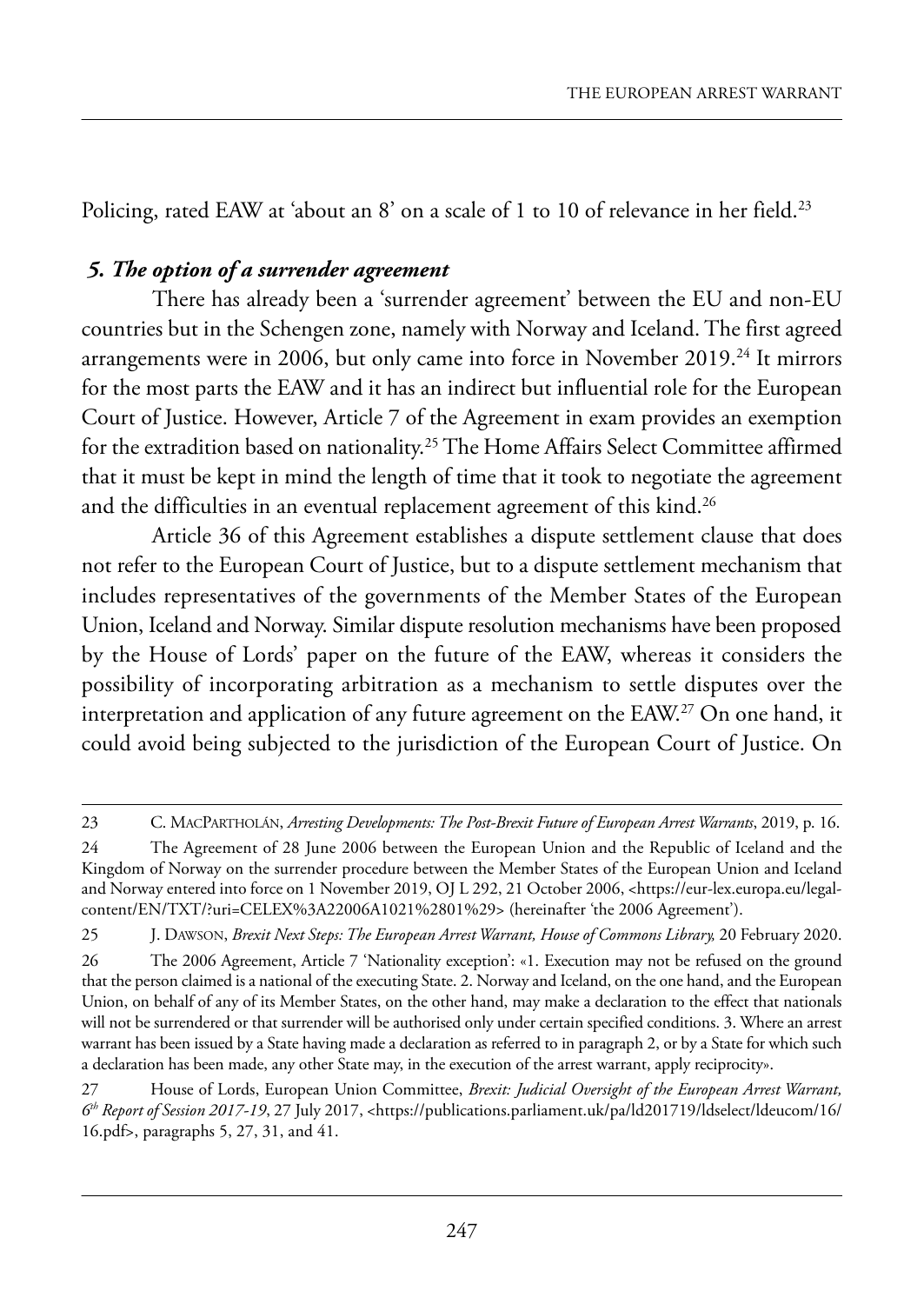the other hand, most of the expert witnesses consulted by the Home Affairs Committee of the house of Commons underlined that implementing a non-judicial mechanism would be difficult in a field that interferes with the individual's rights and freedoms. The best alternative for the UK would be, thus, the creation of a judicial body with competences to interpret and settle disputes. In any case, the UK Government might compromise in dispute settlement. Theresa May, the former prime Minister, declared that she was ready to make concessions about the acceptance of European Court of Justice's case-law and jurisdiction in order to ensure a UK-EU security deal referring to judicial and police cooperation in criminal matters. However, nowadays this opinion is not followed anymore.<sup>28</sup>

### *6. The return to the 1957 Council of Europe Convention on Extradition*

In the absence of a compromise, the choice would fall on the 1957 Council of Europe Convention on Extradition. In fact, the 1957 Convention permits the accession of non-EU States as it happened with Israel, South Africa and South Korea, and the UK could become a non-EU Contracting Party. In accordance with Article 28, paragraph 3, of the 1957 Convention on Extradition,<sup>29</sup> the UK could make a Proposal of Cooperation based on the EAW and an agreement with the other Contracting Parties. Moreover, Article 9 of the 1977 European Convention on the Suppression of Terrorism states that the Contracting States can conclude bilateral or multilateral agreements to apply the provisions and principles of the Convention in exam.<sup>30</sup>

However, the application of the 1957 Convention on Extradition would lead to delays, huge costs, and potential political interferences.<sup>31</sup>

<sup>28</sup> C. sáenZ péreZ, *Minister for Justice v. O'Connor: A Decisive Moment for the Future of the EAW in the UK*, *European Papers, Vol. 3, 2018, No 2,* pp. 1017-1026, at 1024-1025.

<sup>29</sup> European Convention on Extradition, 13 December 1957, <https://rm.coe.int/1680064587>, Article 28(3): «where, as between two or more Contracting parties, extradition takes place on the basis of a uniform law, the parties shall be free to regulate their mutual relations in respect of extradition exclusively in accordance with such a system notwithstanding the provisions of this Convention»*.*

<sup>30</sup> C. maCpartholán, *Arresting Developments: The Post-Brexit Future of European Arrest Warrants*, 2019, pp. 17-18.

<sup>31</sup> House of Lords, European Union Committee, *Brexit, the Proposed UK-EU Security Treaty*, 18<sup>th</sup> Report of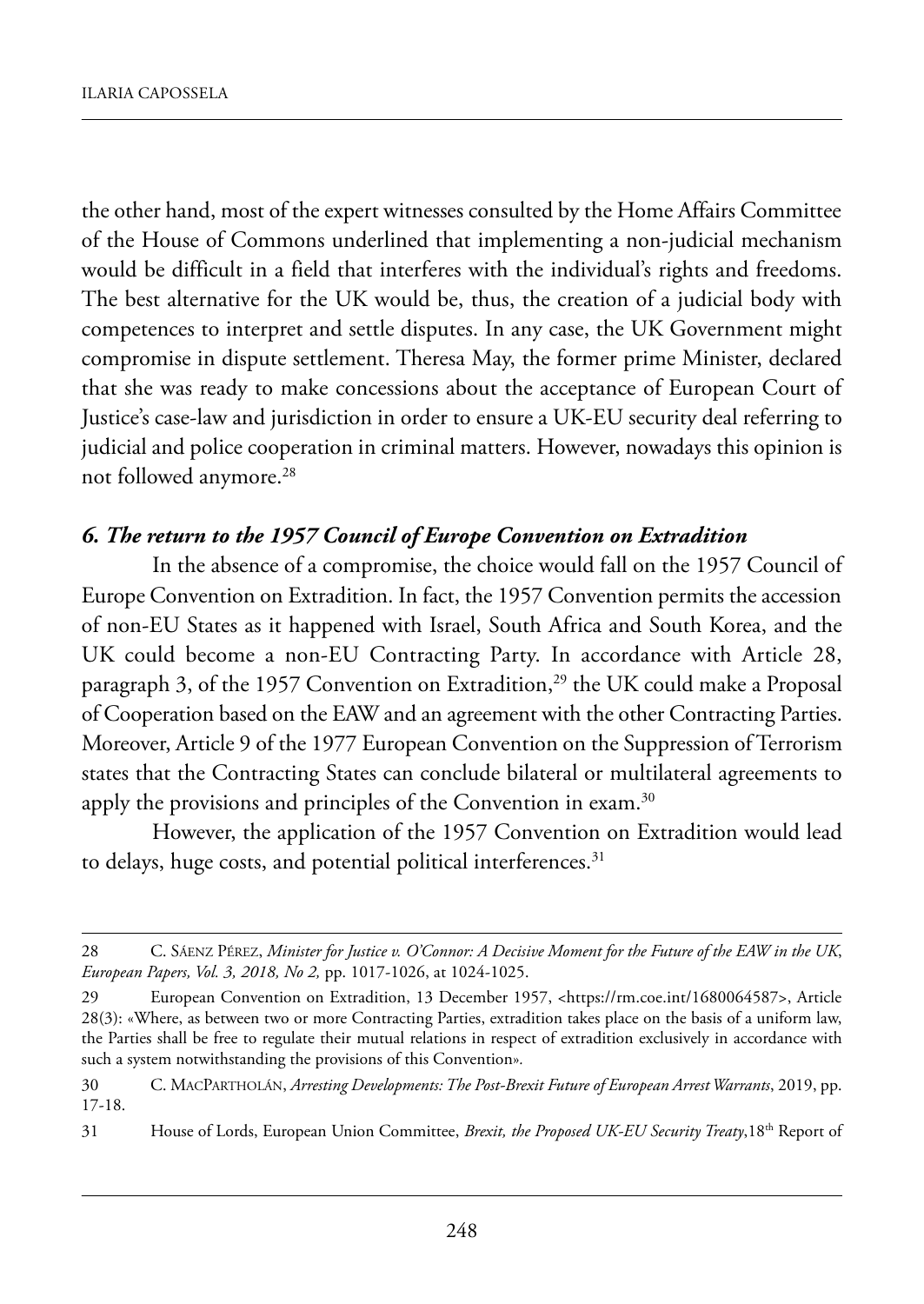There are some relevant differences between the European Arrest Warrant and the 1957 Convention regarding time limits, the authority issuing the requests and the reasons of denial of a request.32

Firstly, Article 17 of the EAW provides time limits while the 1957 Convention does not.<sup>33</sup>

Secondly, while Article 12, paragraph 1, of the 1957 Convention establishes that «the request shall be in writing and shall be communicated through the diplomatic channel. other means of communication may be arranged by direct agreement between two or more Parties», the EAW is a transaction between judicial channels.<sup>34</sup>

Thirdly, the Framework Decision on the EAW does not provide any exception clause allowing a state to refuse surrendering their own nationals and there is no exception for political, military or revenue offences. instead, article 6 of the 1957 Convention provides the possibility to refuse an extradition request for their own nationals.35

Furthermore, in order to protect both States' citizens, the Framework Decision provides that crimes and penalties are determined by each States' national laws. In fact, the EAW can be executed for a wide variety of crimes as it does not attempt to

session 2017-19, 11 July 2018, <https://publications.parliament.uk/pa/ld201719/ldselect/ldeucom/164/164.pdf>.

<sup>32</sup> r. Galullo, *Ritorno al 1957, Brexit, il Regno Unito cancella il mandato di arresto europeo: verso il caos estradizioni*, *il sole 24 ore*, 29 february 2020; european e-Justice portal, *European Arrest Warrant*, <https://ejustice.europa. eu/content\_european\_arrest\_warrant-90-en.do>.

<sup>33</sup> The 2002 Framework Decision, Article 17; The first paragraph of Article 17 establishes that the EAW shall be executed 'as a matter of urgency'. paragraph 2 affirms that «in cases where the requested person consents to his surrender, the final decision on the execution of the European arrest warrant should be taken within a period of 10 days after consent has been given». The Article carries on affirming that «[i]n other cases, the final decision on the execution of the European arrest warrant should be taken within a period of 60 days after the arrest of the requested person». when the time limited cannot be respected, it must be followed by the executing judicial authority's reason for the delay and consequently the time limits may be extended by a further 30 days. whether Member States cannot observe the abovementioned time limits, it shall inform Eurojust, providing the reasons for the delay. Repeated delays of Member States in the execution of European Arrest Warrants, shall be referred by the other MS to the Council in order to evaluating the implementation of the Framework Decision at the national level.

<sup>34</sup> european Convention on extradition, 13 december 1957, <https://rm.coe.int/1680064587>, article 12.

<sup>35</sup> C. maCpartholán, *Arresting Developments: The Post-Brexit Future of European Arrest Warrants*, 2019, at 6 and 17.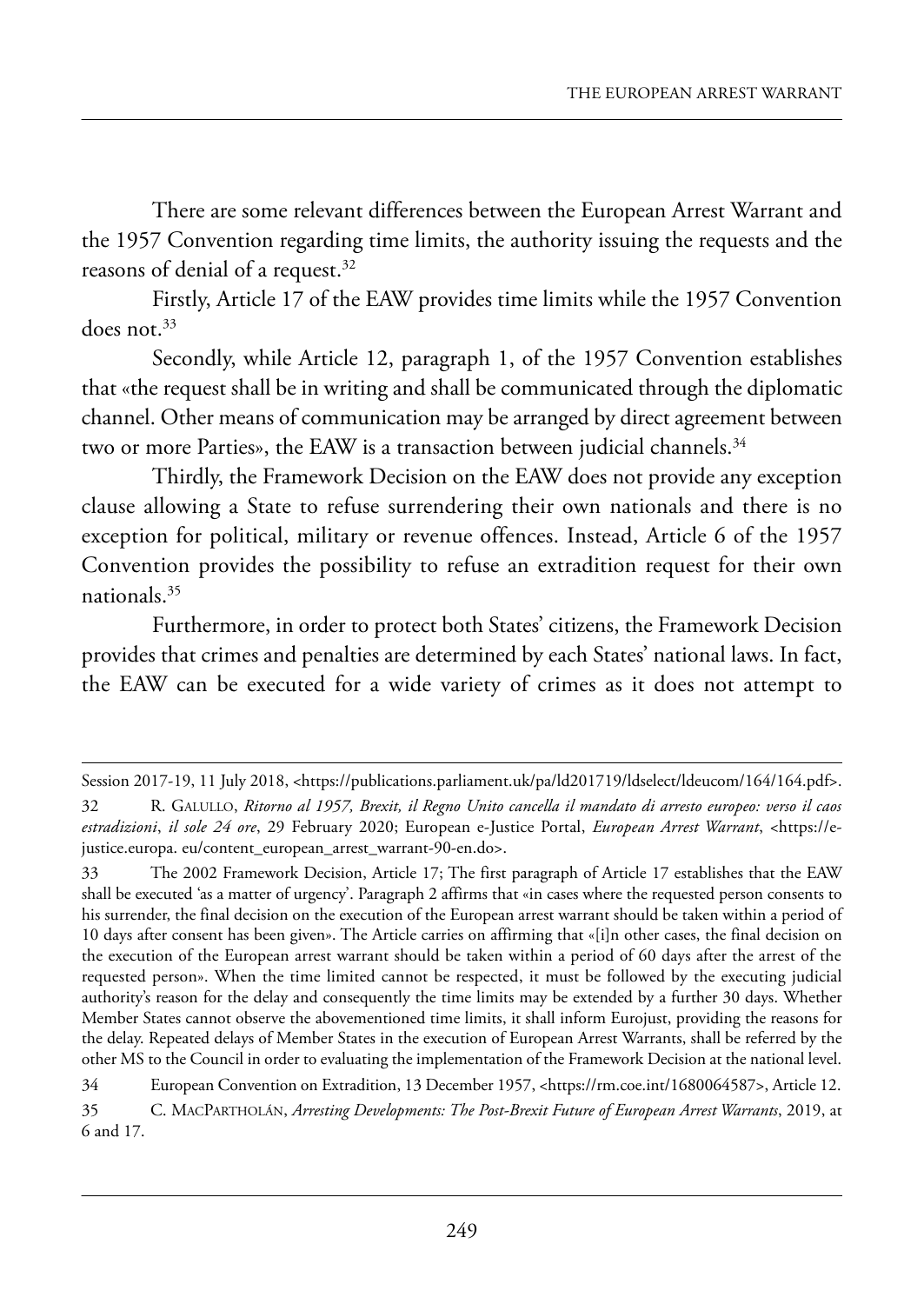harmonise the criminal acts of each Member States and the warrant's offence does not have to correspond to that under the legislation of the other Member States.<sup>36</sup>

If the 1957 Convention will be applied, both the UK and the other Member States would need to update the national legislation because most of the States repealed the 1957 Convention.37

#### *7. A unilateral measure: the Extradition (Provisional Arrest) Bill*

The Extradition (Provisional Arrest) Bill is an act that empowers authorities to arrest, without a warrant, for the purpose of extraditing people for serious offences.<sup>38</sup> The 2003 Extradition Act provides that the UK police can immediately arrest someone on the basis of a warrant correctly issued by 'category 1 territories' and certified by the National Crime Agency. On the other hand, the UK police must seek a warrant from a judge before arresting someone from 'category 2 territories'. Applying to a judge for an arrest warrant takes hours and jeopardizes the aim of detaining the individual who might escape or offend again. In light of this, the bill is aimed at creating a power of arrest without warrant in relation to predetermined category 2 territories. When such countries provide a valid extradition request, a designated authority in the UK, namely the National Crime Agency, might issue a certificate. Such certificate would allow a constable, customs officer, or a service police officer to arrest the individual specified without the need to apply to a court. The bill requires the certificate to be given to the arrested individual as soon as practicable and provides that these subjects must be brought before a judge within 24 hours of the time of their arrest. The judge could adjourn proceedings to allow more evidence to be produced. The total period of adjournments cannot be more than 72 hours.<sup>39</sup>

<sup>36</sup> *Ibidem*, pp. 3-4.

<sup>37</sup> R. GALULLO, *Ritorno al 1957, Brexit, il Regno Unito cancella il mandato di arresto europeo: verso il caos estradizioni*, 29 February 2020; E-justice.europa.eu, *European Arrest Warrant*, <https://e-justice.europa.eu/content \_european\_arrest\_warrant-90-en.do>.

<sup>38</sup> Extradition (Provisional Arrest) Bill [HL] 2019-21, Government bill, Home Office, <https://services. parliament.uk/bills/2019-21/extraditionprovisionalarrest.html>.

<sup>39</sup> C. COLEMAN, *Extradition (Provisional Arrest) Bill [HL]: Briefing for Lords Stages*, House of Lords Library, 27 January 2020, pp. 1-5.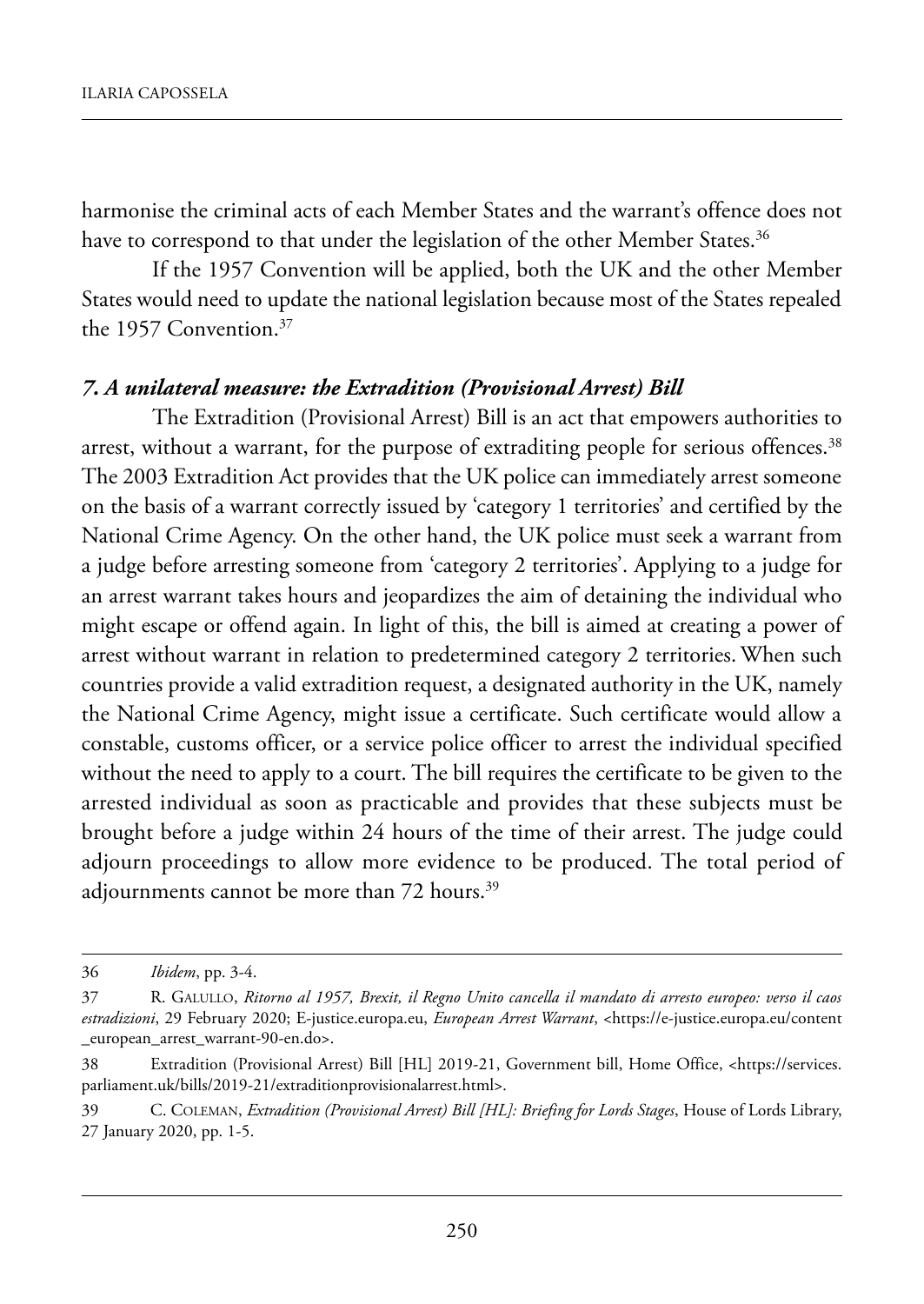PROGRESS OF THE BILL<sup>40</sup>



The latest step was the Report Stage of the House of Lords on 23 March 2020, while the next one shall be the third reading in the House of Lords.

In case the UK will no longer have access to the European Arrest Warrant after leaving the EU, the Bill might be amended to apply to EU Member States,<sup>41</sup> or to certain countries specified by the Bill, re-designating category 1 territories as category 2 territories.42 In a 'loss of the EAW' scenario', also the European Union Committee within the House of Lords discussed about this modification and affirmed the need to create interim arrangements, even if only unilateral ones. However, keeping in mind that extradition is a reciprocal arrangement, the Committee stated that amending the 2003 Act would not be sufficient.<sup>43</sup> In October 2019, the Guardian newspaper reports that Richard Martin, the deputy assistant commissioner of the National Police Chiefs Council, affirmed that the loss of the EAW is one of the police's main concerns. Moreover, Rebecca Niblock, a criminal litigation partner at Kingsley Napley LLP specialising in extradition, expressed concerns about the bill. In particular, she affirmed

<sup>40</sup> Image of the UK parliament website: Home Office, Government Bill, Extradition (Provisional Arrest) Bill [HL] 2019-21, <https://services.parliament.uk/bills/2019-21/extraditionprovisionalarrest.html>.

<sup>41</sup> Prime Minister's Office, *The Queen's Speech 2019*, 19 December 2019, p. 82.

<sup>42</sup> C. COLEMAN, *Extradition (Provisional Arrest) Bill [HL]: Briefing for Lords Stages*, House of Lords Library, 27 January 2020, p. 2.

<sup>43</sup> House of Lords, European Union Committee, *Brexit: Judicial Oversight of the European Arrest Warrant, 6th Report of Session 2017-19*, 27 July 2017, <https://publications.parliament.uk/pa/ld201719/ldselect/ldeucom/16/ 16.pdf>, paragraph 65; C. COLEMAN, *Extradition (Provisional Arrest) Bill [HL]: Briefing for Lords Stages*, House of Lords Library, 27 January 2020, pp. 6-7.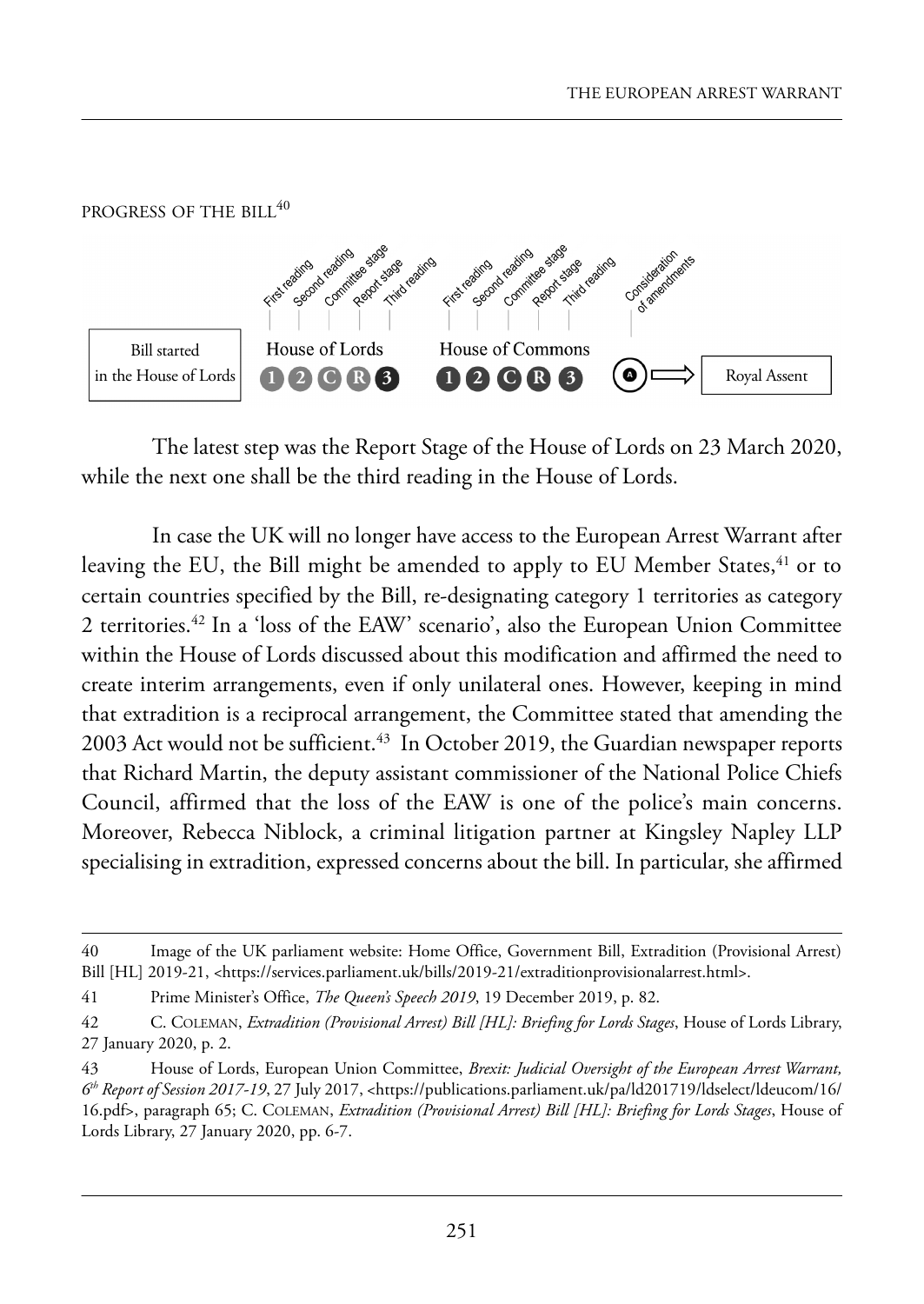that promoting the Bill as the solution to the problem of arrests from non-EU countries avoids dwelling on the consequences of the loss of the EAW with Brexit.<sup>44</sup>

# *8. The direction of the negotiations between the Parties: the Draft text of the Agreement on the New Partnership with the United Kingdom of 18 March 2020*

Cooperation in criminal matters is required to mirror the UK and UE common interests, the geographical proximity and the challenges to face. Cooperation would be met with an agreement between the UK and EU. The EU's draft negotiating mandate recalled that the arrangements for judicial cooperation will need to bear in mind that the UK will be a non-Schengen third country. Therefore, the UK will not enjoy the same rights of Member States.<sup>45</sup> Nonetheless, an ambitious cooperation would need commitments that concern the fundamental rights of individuals.46

Likewise, the UK Government stated that a pragmatic agreement on law enforcement and judicial cooperation is in the parties' mutual interest. Nonetheless, it affirmed that the EU must not restrict the autonomy and must respect the sovereignty of both parties and the autonomy of the legal orders. It cannot therefore include «any regulatory alignment, any jurisdiction for the CJEU over the UK's laws, or any supranational control in any area».<sup>47</sup> Moreover, UK will not formally commit to apply the European Convention on Human Rights. If this position is maintained, it will have practical consequences on the cooperation that will remain possible on the basis of

<sup>44</sup> R. NIBLOCK, *Changes Proposed by the Extradition (Provisional Arrest) Bill*, *The Law Society Gazette*, 6 November 2019; C. COLEMAN, *Extradition (Provisional Arrest) Bill [HL]: Briefing for Lords Stages*, House of Lords Library, 27 January 2020, p. 7.

<sup>45</sup> General Secretariat of the Council of the European Union, *Directives for the negotiation of a new partnership with the United Kingdom of Great Britain and Northern Ireland*, 5870/20 ADD 1 REV 3, UK 3, 25 February 2020, paragraph 117; EU Commission, *Recommendation for a Council Decision authorising the opening of negotiations for a new partnership with the United Kingdom of Great Britain and Northern Ireland*, Brussels, COM (2020) 35 final, 3 February 2020, paragraphs 112-113.

<sup>46</sup> EU Commission, *Negotiations with the UK: Michel Barnier, the European Commission's Chief Negotiator, sets out points of convergence and divergence following the first round of negotiations*, 5 March 2020, <https://ec.europa.eu/commission/presscorner/detail/en/speech\_20\_402>, p. 3.

<sup>47</sup> Prime Minister Boris Johnson, *UK/EU relations: written statement – HCWS86*, 3 February 2020, <https://www.parliament.uk/business/publications/written-questions-answers-statements/written-statement/ Commons/2020-02-03/HCWS86/>.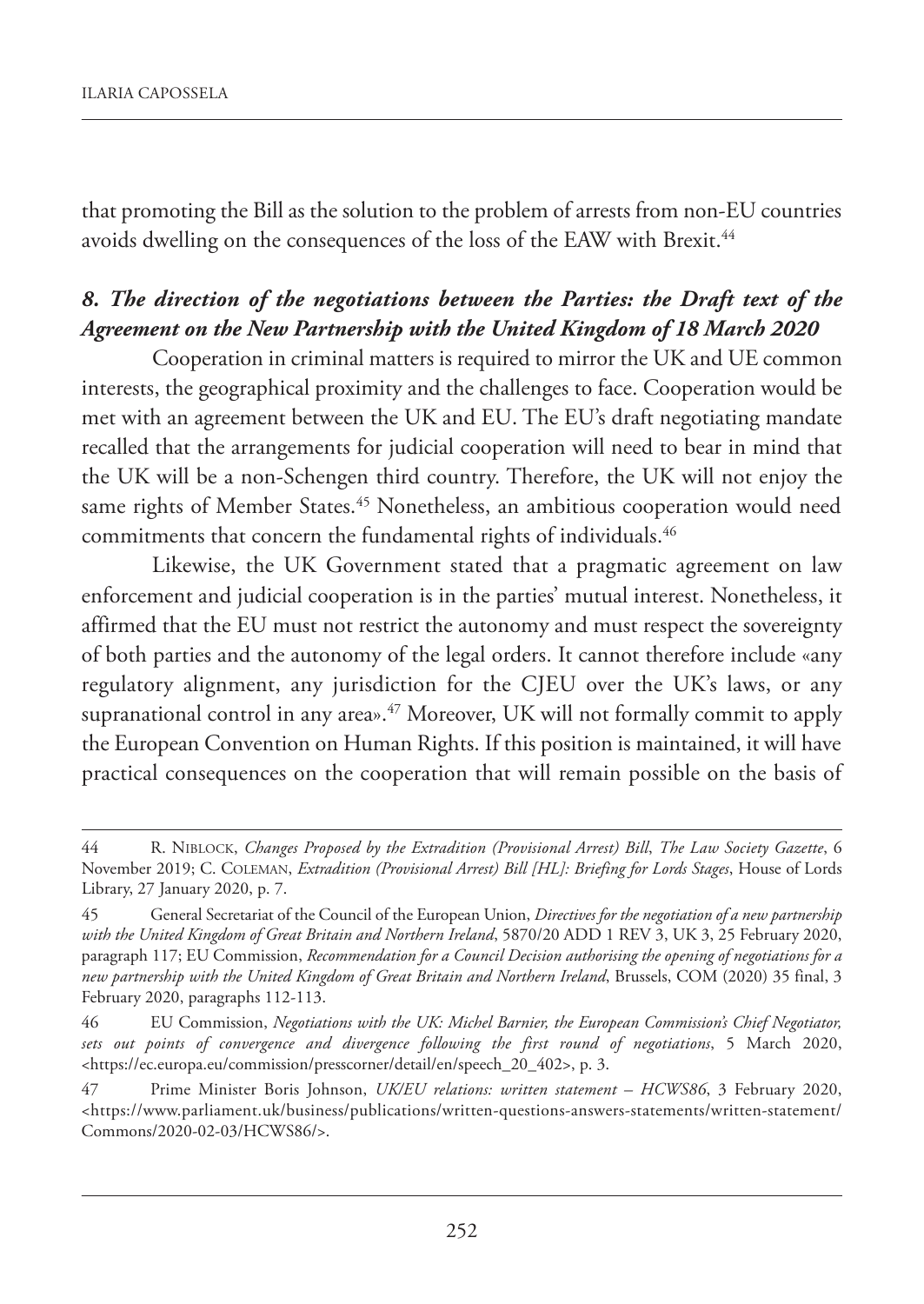international agreements but won't be ambitious.<sup>48</sup> Moreover, any agreement should automatically terminate whether the UK censures the European Convention on Human Rights or the Human Rights Act of 1998, the national act that implements the ECHR.<sup>49</sup>

Part Three, Title I, Chapter Seven of the Draft text of the Agreement on the UE New Partnership with the United Kingdom establishes an extradition system based on a mechanism of surrender pursuant to an arrest of warrant.<sup>50</sup> Article 3 of the Draft text affirms that «Nothing in this Title shall have the effect of modifying the obligation to respect fundamental rights and fundamental legal principles as enshrined in the European Convention on Human Rights, or, in case of the Union and its Member States, in the Charter of Fundamental Rights». Moreover, Article 136, Part Three, Title I of the Draft specifically lays down that the cooperation of law enforcement and judicial cooperation in criminal matters depends on the UK application of the European Convention on Human Rights, Protocols 1, 6 and 13 thereto, and its implementing Act under the domestic law. Whether the UK repealed the latter sources, this Title shall be disapplied.<sup>51</sup>

Article 110 rules the relation to other legal instruments establishing that from the entry into force of the Draft, Chapter 7 will replace the corresponding provisions of the 1957 Convention on Extradition and its additional Protocol, and the European Convention on the Suppression of Terrorism of 27 January 1977, applicable in the field of extradition in relations between the United Kingdom, on the one hand, and Member states, on the other hand (without prejudice to their application in relations between

51 *Ibidem*, article 3 and article 136.

<sup>48</sup> eu Commission, *Negotiations with the UK: Michel Barnier, the European Commission's Chief Negotiator, sets out points of convergence and divergence following the first round of negotiations*, 5 march 2020, <https://ec.europa.eu/commission/presscorner/detail/en/speech\_20\_402>, p. 3.

<sup>49</sup> General secretariat of the Council of the european union, *Directives for the negotiation of a new partnership* with the United Kingdom of Great Britain and Northern Ireland, 5870/20 ADD 1 REV 3, UK 3, 25 February 2020, paragraph 118; EU Commission, *Recommendation for a Council Decision authorising the opening of negotiations for a new partnership with the United Kingdom of Great Britain and Northern Ireland*, Brussels, Com(2020) 35 final, 3 february 2020, paragraphs 112-113.

<sup>50</sup> eu Commission, task force for relations with the united kingdom, *Draft text of the Agreement on the New Partnership with the United Kingdom,* 18 march 2020, <https://ec.europa.eu/info/publications/draft-textagreement-new-partnership-united-kingdom\_it>, article 76.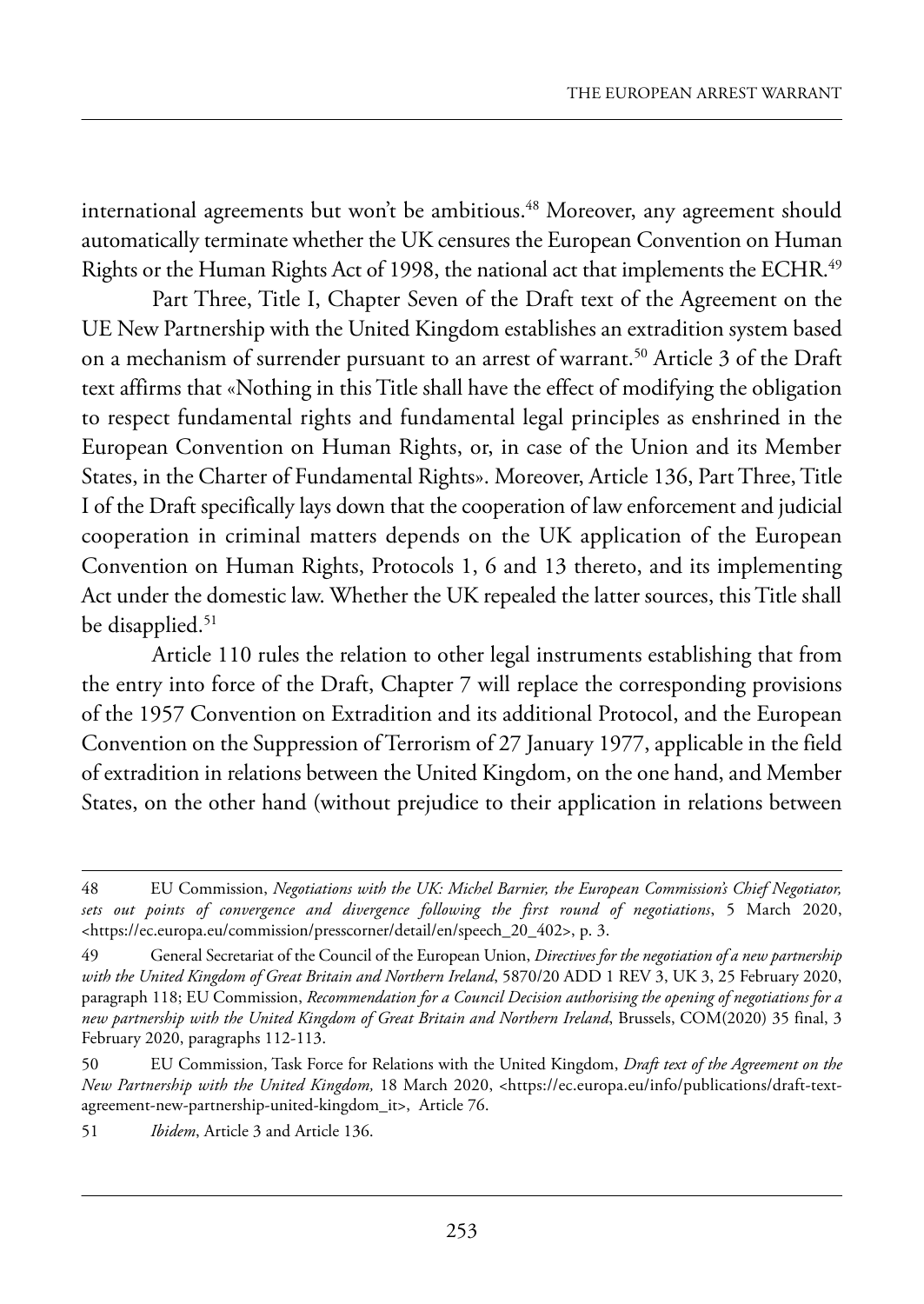States and third States).<sup>52</sup>

After the entry into force of this agreement and no later than five years, the Parties shall jointly review the implementation of Chapter 7.53

The Draft contains the same provisions concerning the refusal of the execution of an EAW of the 2002 Framework Decision (such as amnesty, respect to the principle of *ne bis in idem*, the offences are not attributable to the person due to his/her age). in addition, the Draft seems to have a specific consideration to human rights. Contrarily, the Framework Decision does not contain an explicit ground for refusal based on the infringement or risk of infringement of human rights. While some Member States implemented this ground of refusal in the national legislation, others had not. Then, in these countries, judicial authorities do not neglect their mutual recognition obligations by taking fundamental rights concerns into consideration.<sup>54</sup>

Instead, different judgments took human rights into consideration questioning whether the principle of mutual recognition is limited if there is an infringement of the fundamental rights they should respect on the basis of Article 1, paragraph 3, of the Framework Decision.

Firstly, the European Court of Human Rights (ECtHR) in extradition proceedings, such as *Soering v. United Kingdom*, applied the principle that extradition shall be refused where there is a breach of the ECHR.<sup>55</sup>

Secondly, the European Court of Justice, in the joint cases *Pál Aranyosi and Robert Căldăraru,*<sup>56</sup> ruled that the executing judicial authority must obtain supplementary

<sup>52</sup> *Ibidem*, article 110.

<sup>53</sup> *Ibidem*, article 135.

<sup>54</sup> M. DEL MONTE, *Revising the European Arrest Warrant, European Added Value Assessment accompanying the European Parliament's Legislative own-Initiative Report (Rapporteur: Baroness Ludford MEP), European Parliamentary Research Service,* 2014, pp. 15-16.

<sup>55</sup> eCthr, 7 July 1989, 14038/88, *Soering v. The United Kingdom*, <https://hudoc.echr.coe.int/fre#{% 22itemid%22:[%22001-57619%22]}>, paragraph 91.

<sup>56</sup> eCJ 3 march 2016, Joined Cases C‑404/15 and C‑659/15 ppu *Pál Aranyosi and Robert Căldăraru*, (Requests for a preliminary ruling from the Higher Regional Court, Bremen, Germany), <http://curia. europa.eu/juris/celex. jsf?celex=62015CC0404&lang1=it&type=TXT&ancre=>, paragraphs 128 at 134, 167, 183.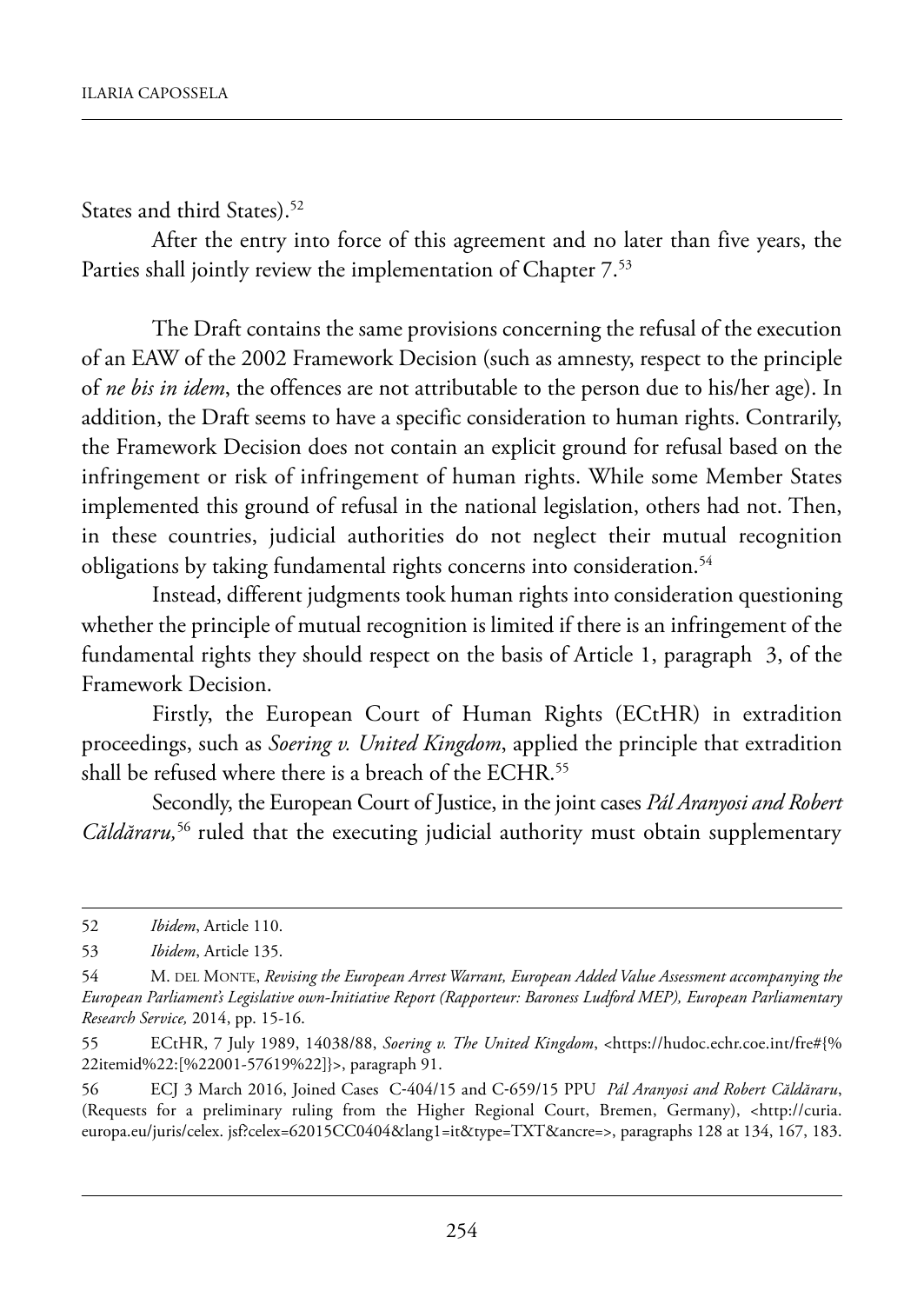information when there is evidence of deficiencies of detention conditions in the requesting Member State. If the authority cannot establish the existence of a risk of inhuman or degrading treatment in a reasonable time, it should decide whether to conclude the surrender procedure.<sup>57</sup> This decision established a process of consolidation of the limits on the execution of the EAW, recognizing the prevalence of the protection of fundamental rights over the principles of mutual recognition.<sup>58</sup>

As a matter of fact, this fulfillment has been implemented in national courts that gave prevalence to the protection of fundamental rights. In the High Court case of *Strzepa v. Poland*,<sup>59</sup> Mr. Justice Ouseley in the judgment of appeal affirmed that extradition to Poland in 2018 for low-level offences committed years before would be a disproportionate interference with the appellant's right to private and family life enshrined in Article 8 of the European Convention on Human Rights and therefore considered as a violation of Article 14 of the Extradition Act of 2003.<sup>60</sup>

Furthermore, in the *Minister for Justice and Equality v. Celmer* case,<sup>61</sup> the Irish High Court did not allow the surrendering of the accused, Arthur Celmer, to Poland. The ruling was due to the deep concern on the situation of the rule of law in Poland that represents a «clear risk of a serious breach of the values referred to in Article 2 TEU». $62$ 

<sup>57</sup> C. maCpartholán, *Arresting Developments: The Post-Brexit Future of European Arrest Warrants*, 2019, pp. 7-8.

<sup>58</sup> G. DE AMICIS, *Il principio del reciproco riconoscimento e la sua attuazione nel diritto interno*, M.R. marChetti, e. selVaGGi, *La nuova cooperazione giudiziaria penale*, Cedam*,* 2019, p. 239 *et seq*.

<sup>59</sup> ewhC, 18 July 2018, *Strzepa v. District Court Koszalin, Poland*, <https://advance-lexis-com.biblioproxy.uniroma3.it/document/?pdmfid=1516831&crid=51343465-19de-408a-992e-50cc77292dfb&pddocfullpath= %2fshared%2fdocument%2fcases-uk%2furn%3acontentitem%3a5w34-V1r1-fC1f-m0sJ-00000- 00&pdcontentcomponentid=184140&pdteaserkey=sr1&pditab=allpods&ecomp=pp79k&earg=sr1&prid=dc27af73 -595a-4c07-b078-37db8533f8fb>, paragraphs 24 and 30.

<sup>60</sup> extradition act 2003, 20 november 2003, <http://www.legislation.gov.uk/ukpga/2003/41>, article 14: 'Passage of time': «A person's extradition to a category 1 territory is barred by reason of the passage of time if (and only if) it appears that it would be unjust or oppressive to extradite him by reason of the passage of time since he is alleged to have – (a) committed the extradition offence (where he is accused of its commission), or (b) become unlawfully at large (where he is alleged to have been convicted of it)».

<sup>61</sup> IEHC, 3 December 2018, *The Minister for Justice and Equality v. Celmer*, [<http://www.europeanrights.](http://www.europeanrights.eu/public/sentenze/Irlanda-High_Court-12marzo2018-High_Court.pdf) [eu/public/sentenze/irlanda-high\\_Court-12marzo2018-high\\_Court.pdf>](http://www.europeanrights.eu/public/sentenze/Irlanda-High_Court-12marzo2018-High_Court.pdf), paragraphs 46, 77, 97.

<sup>62</sup> eu Commission, *Reasoned proposal in accordance with Article 7(1) of the Treaty on European Union regarding the Rule of Law in Poland,* 20 December 2017.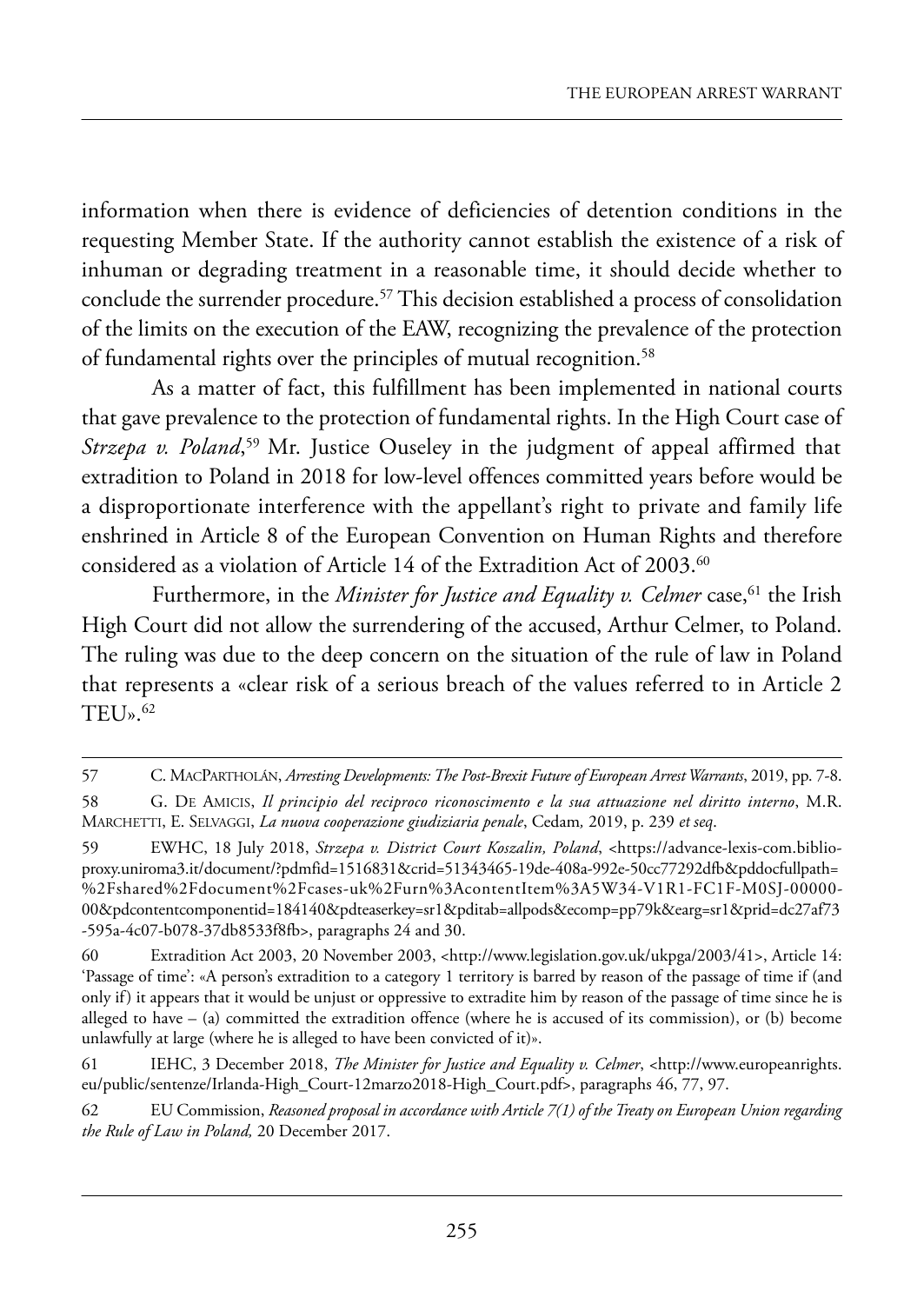In the area of the European criminal law built on mutual trust, all citizens should benefit from the same level of protection and not from different ones based on each national legislation. The Council and the European Parliament negotiated an explicit human rights ground for refusal concerning the European Investigation Order (EIO). Instead, even though the Court of Justice in the joint cases *Pál Aranyosi and Robert Căldăraru* hermeneutically filled the legislative gap,<sup>63</sup> such an expressed insertion similar to the EIO is not provided for the EAW. This inclusion would increase consistency between national legislations and coherence of the EU criminal justice.<sup>64</sup>

The Draft text of the Agreement on the UE New Partnership with the United kingdom seems to have a specific consideration to human rights as it includes refusal «when there are reasons to believe, on the basis of objective elements, that the said arrest warrant has been issued for the purpose of prosecuting or punishing a person on the grounds of his or her sex, race, religion, ethnic origin, nationality, language, political opinions or sexual orientation, or that that person's position may be prejudiced for any of these reasons». <sup>65</sup>

The text of the Draft Agreement seems to mirror the Council Framework Decision 2002/584/JHA and could be a great solution to retain the cooperation in the criminal matters.

#### *9. Some conclusive remarks*

In the event that the UK will lose access to the EAW, an agreement between the European Union and the United Kingdom would be necessary for both Parties for different reasons.

Firstly, on one hand, the UK is not willing to accept the jurisdiction of the European Court of Justice. In this case, it would be impossible to retain the EAW since

<sup>63</sup> V. saChetti, *La nozione di autorità giudiziaria nel mandato d'arresto europeo, tra mutuo riconoscimento e tutela dei diritti fondamentali, I post di AISDUE, I (2019), Sezione 'Note e commenti' n.10, 2 October 2019,* pp. 115- 116.

<sup>64</sup> m. del monte, *Revising the European Arrest Warrant, European Added Value Assessment accompanying the European Parliament's Legislative own-Initiative Report (Rapporteur: Baroness Ludford MEP), European Parliamentary Research Service,* 2014, pp. 15-16.

<sup>65</sup> *Ibidem*, article 80, paragraph 1, letter i.